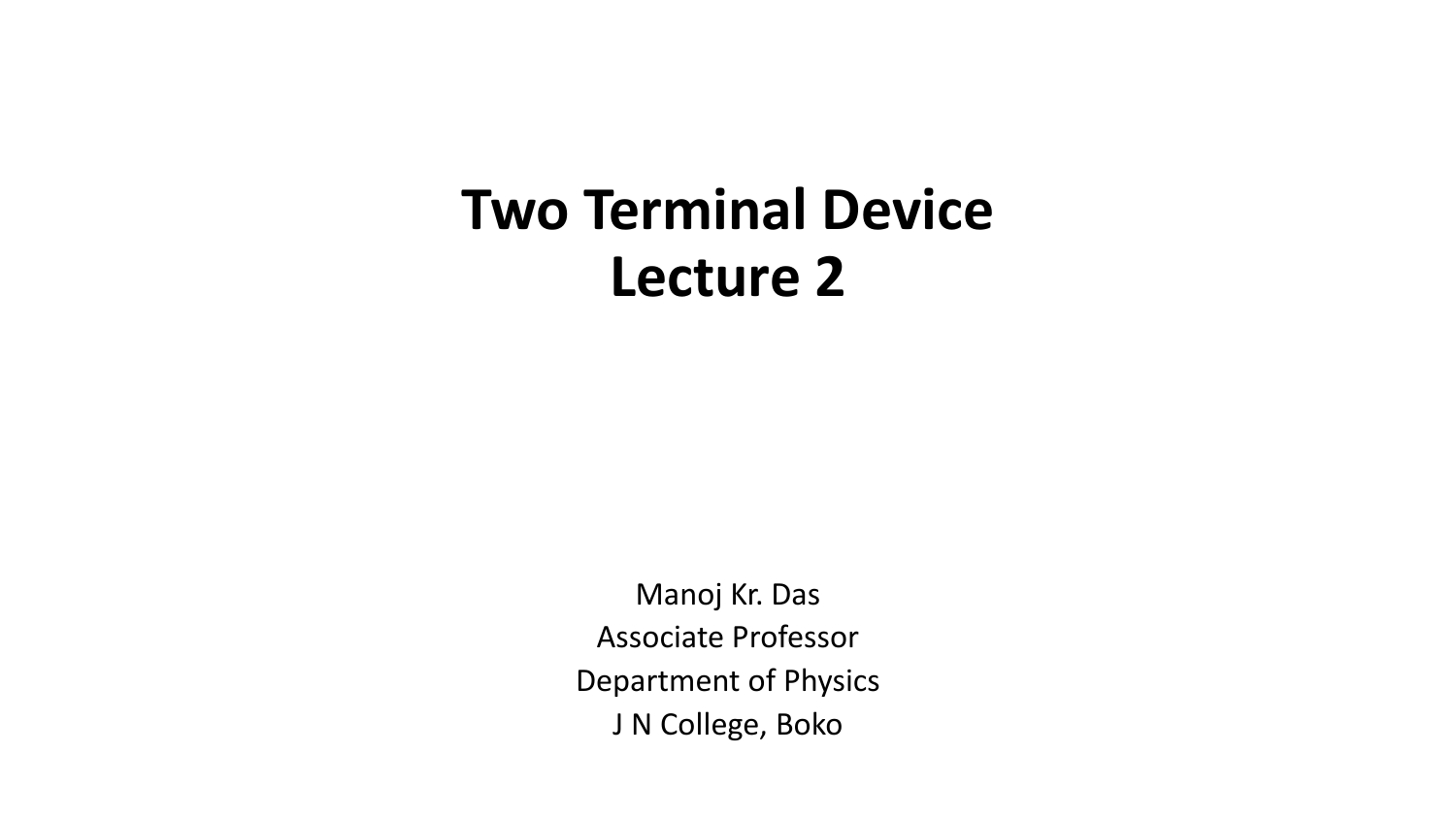### **Drift Velocity:**

This is the average velocity attain by charged particles in a materials due to electric field.

In general, electrons in conductor will propagate randomly at Fermi velocity resulting in an average velocity of zero.

Applying an electric field add to this random motion a small net flow in one direction known as drift.

Drift velocity is proportional to current.

In a resistive materials it is proportional to magnitude of external field.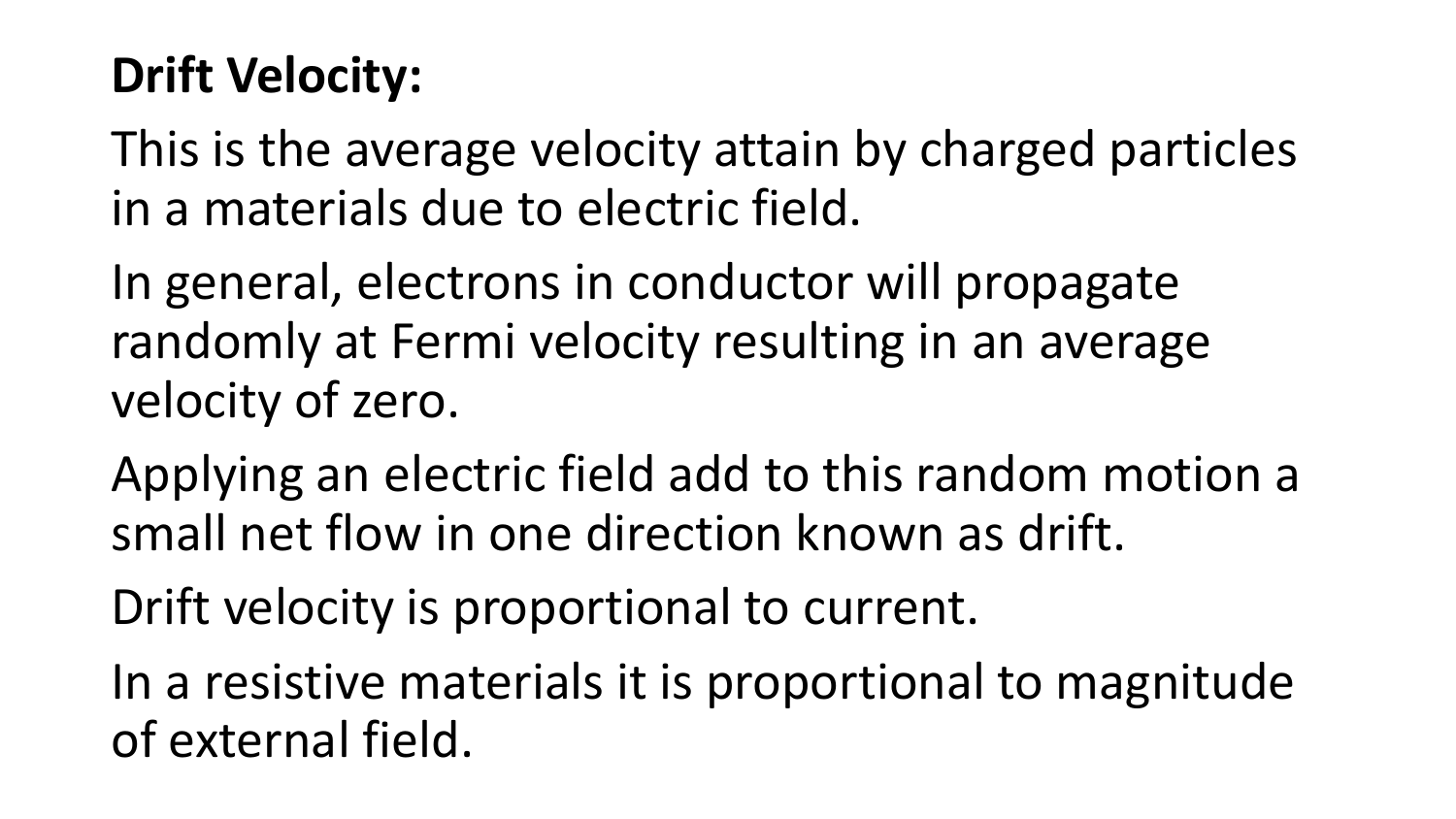Hence Ohm's Law can be explained by drift velocity  $u=\mu E$ 

Where u is the drift velocity,  $\mu$  is the electron mobility and  $E$  is the electric field.

When Potential Difference is applied across a conductor free electrons gain velocity in the direction opposite to electric field between successive collisions acquiring a velocity in that direction in addition to random motion. As a result drift velocity of electrons which is superimposed on random motion. Due to this drift velocity there is a net flow of electrons opposite to direction of field.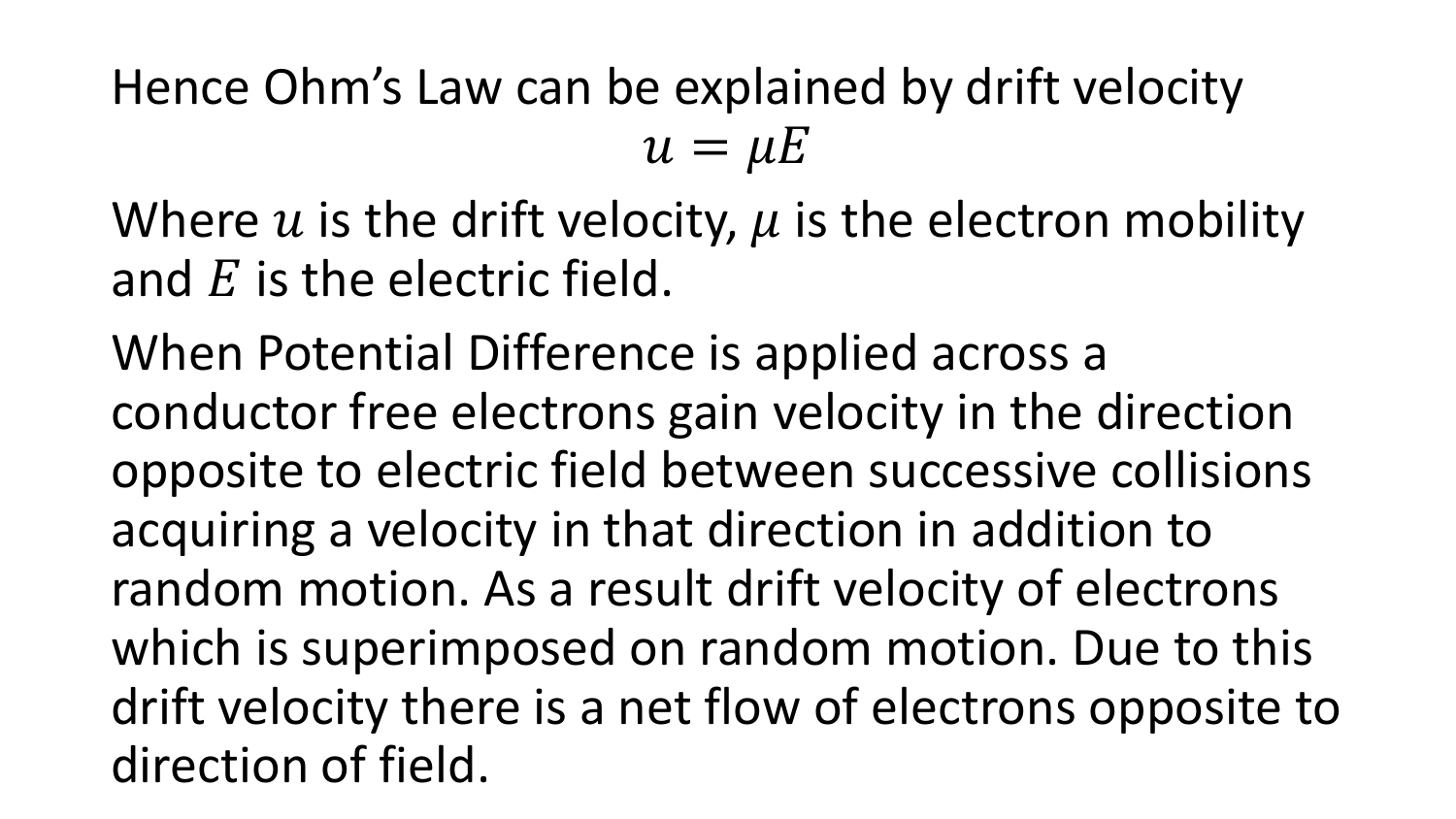## **Electron Mobility:**

It is the characteristic of electrons how can it move through a metal or semiconductor when pulled by an electric field.

In case of holes it is known as Hole Mobility.

When an electric field is applied across a piece of material, the electrons respond by moving with an average velocity or drift velocity ( $v_d$ ).

Electron Mobility is defined as

$$
\mu_d = \mu E
$$

Unit is cm<sup>2</sup>/VS or mt<sup>2</sup>/VS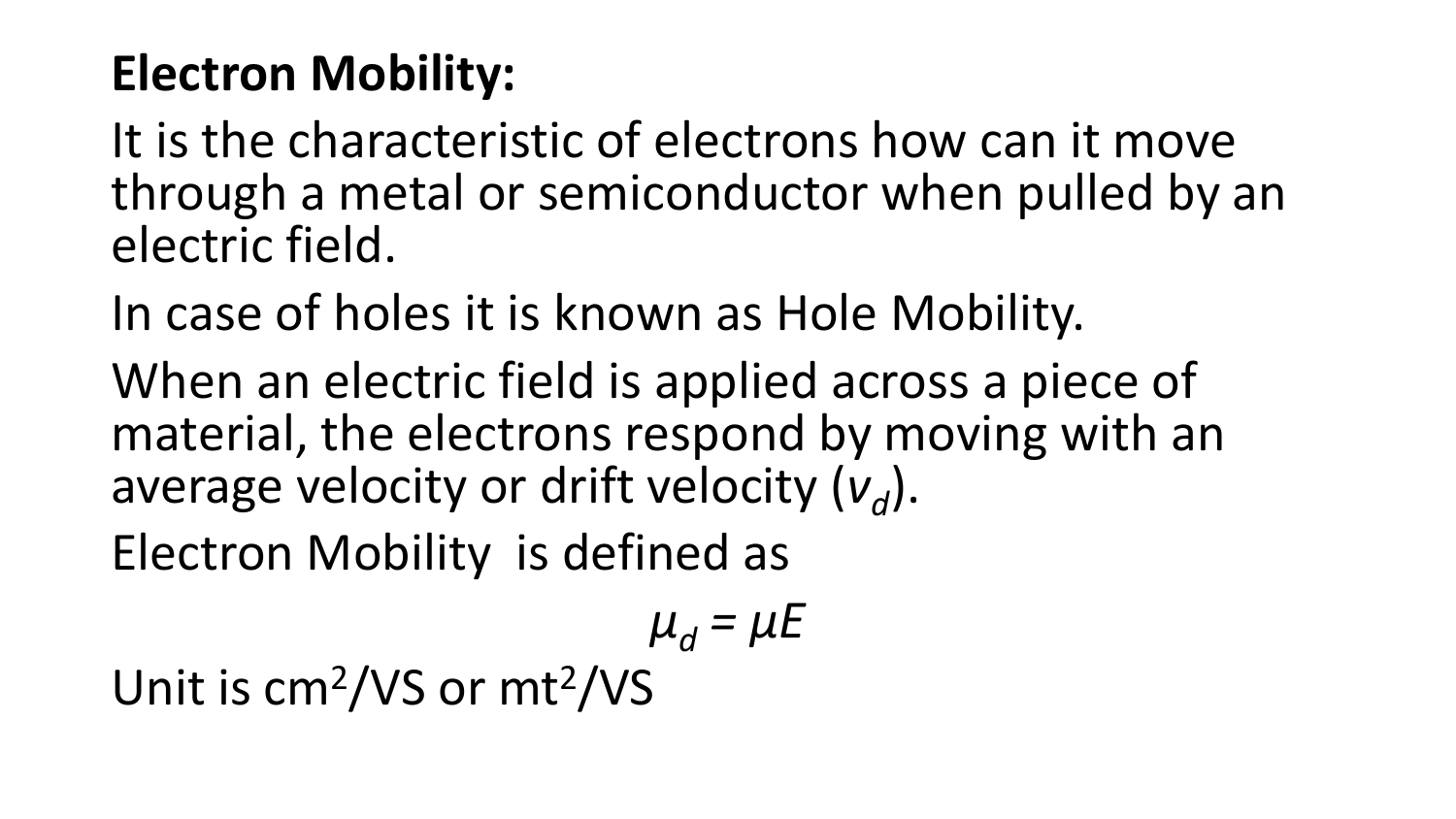## **What is the Conductivity?**

Conductivity is proportional to the product of mobility & carrier concentration.

For semiconductor, such as transistor behaviour depends on mobility.

Therefore it is an important parameter in case of semiconductor. Higher mobility leads to better device parameter. It depends on impurity, concentration, temperature & electric field.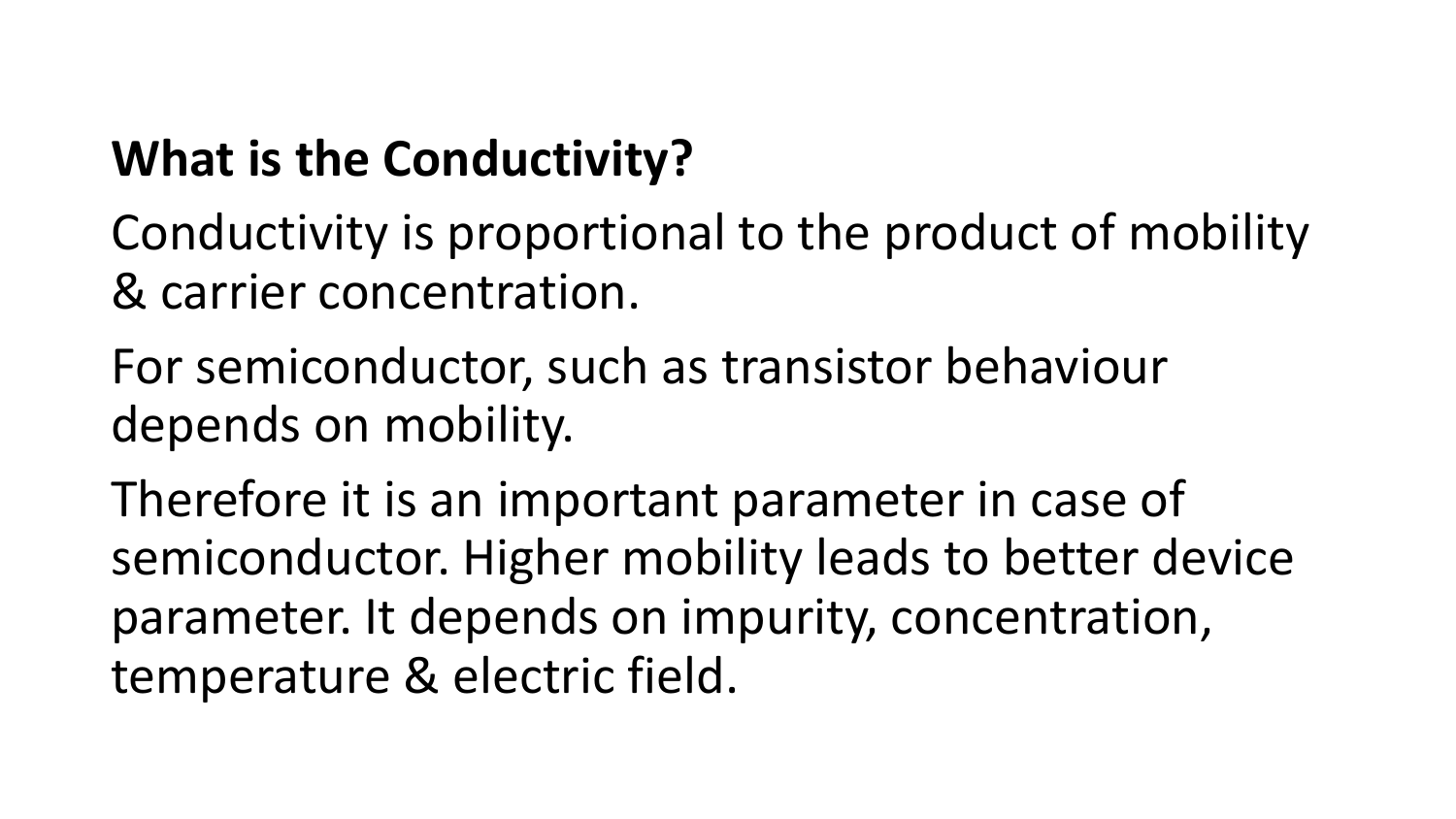#### **Zener Diode:**

- It is actually a PN diode working under reverse bias condition.
- The characteristic beyond Turn Over Voltage becomes almost vertical line. Thus in this region of its characteristic the reverse voltage across the diode remains almost constant.
- Therefore a Zener Diode is used as voltage reference device for stabilizing a voltage at a predetermined value.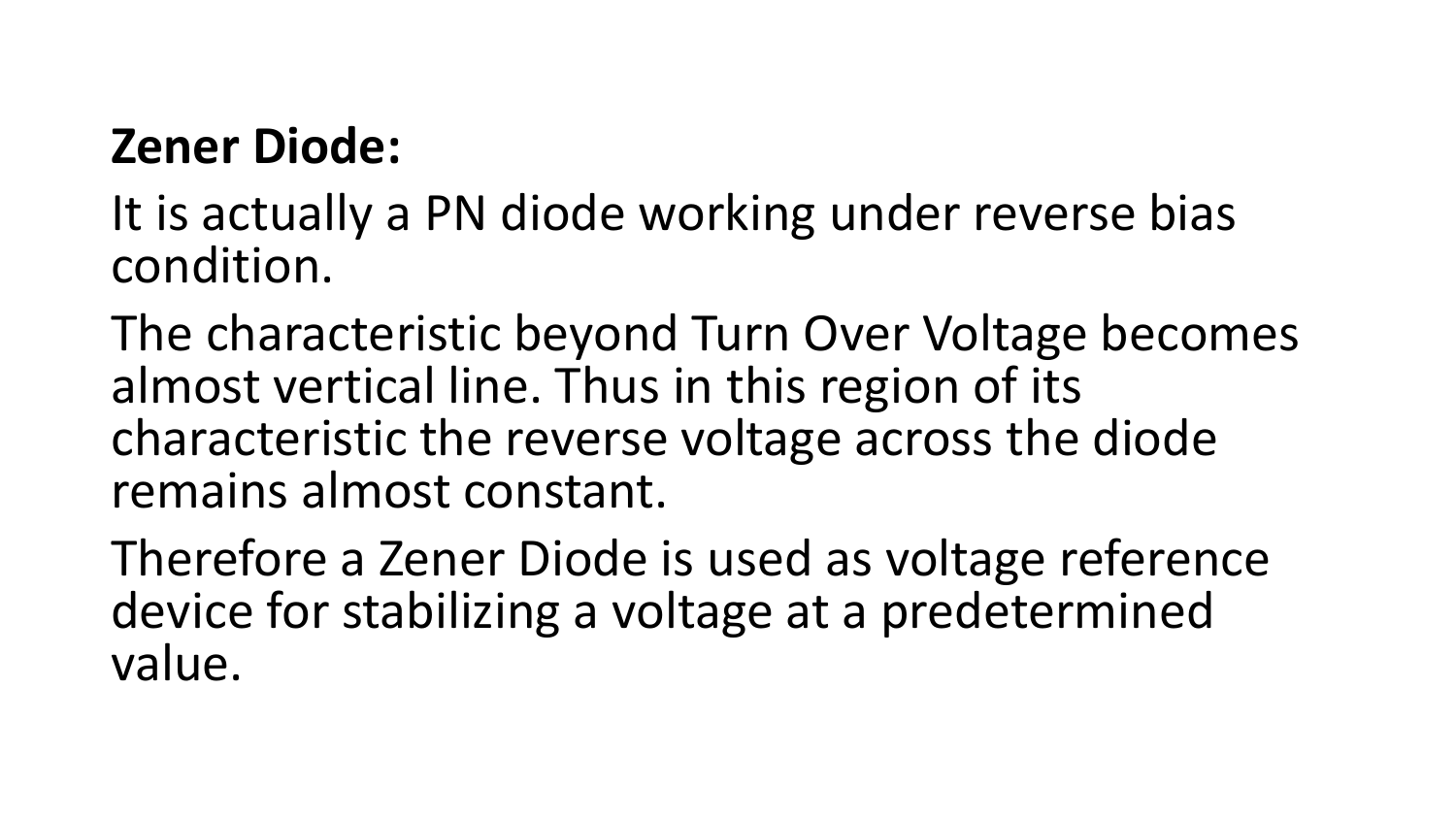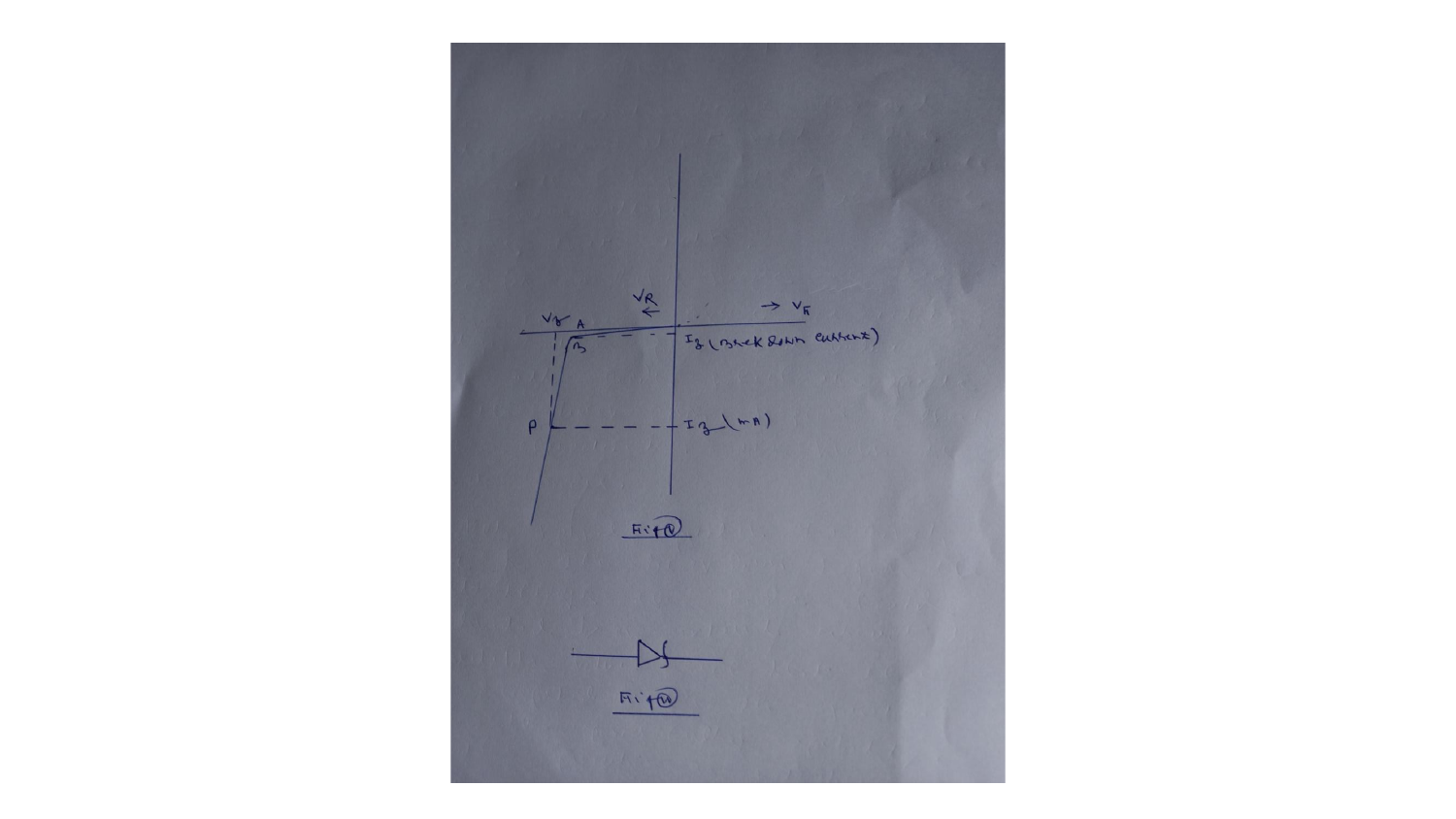However all diode which are operate in the break down region of their reverse characteristic are known as Zener Diode.

For normal operation of a Zener Diode in the break down region, the current through the diode should be limited by an external circuit to a suitable value, such that the power dissipated across the junction is within the power holding capability.

If this precaution is not observed in proper way, the diode will be damaged.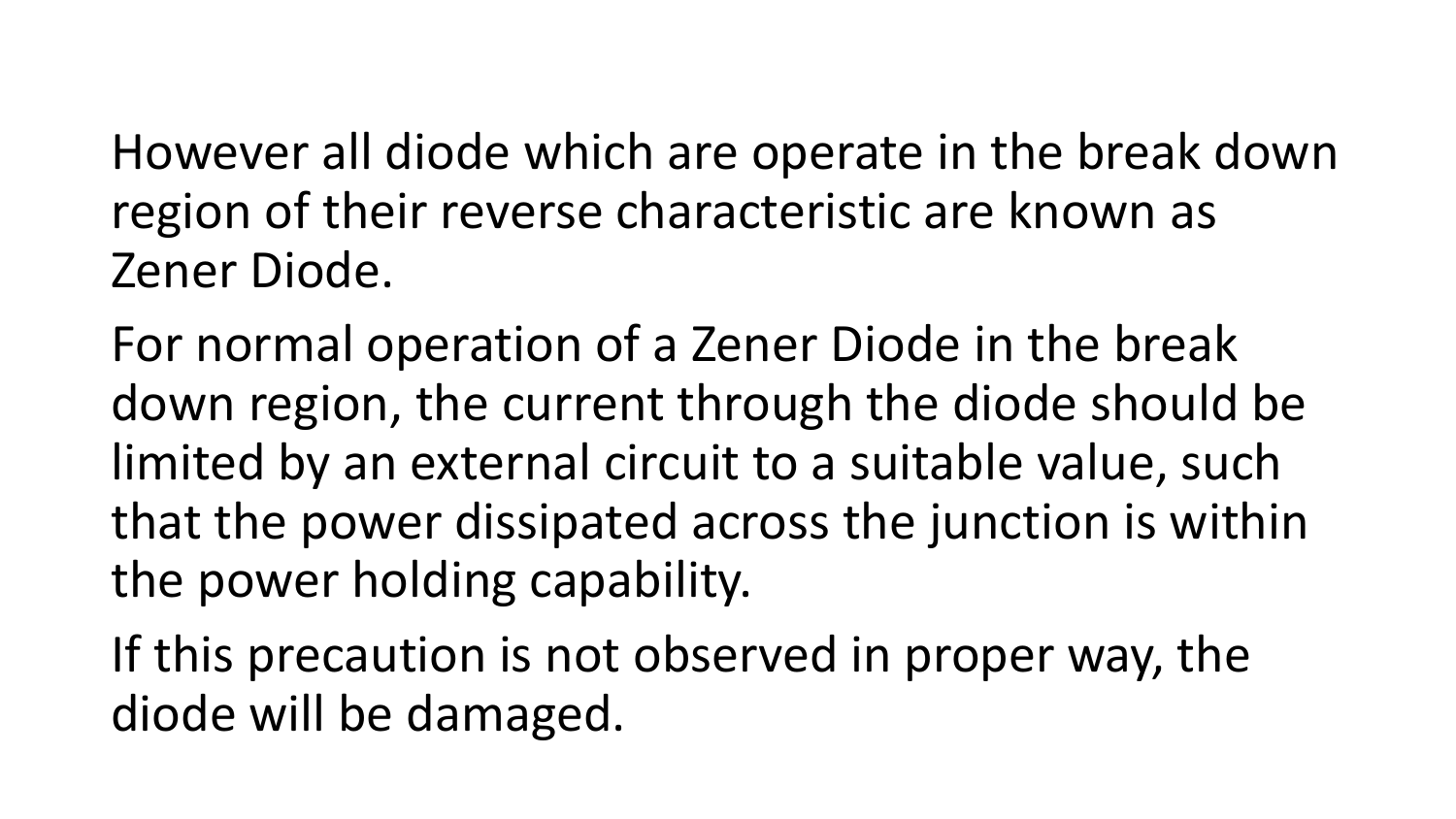#### Zener dynamic impedance

 $\delta$ <sup> $I_Z$ </sup> Zener diode can be used as voltage regulator in an unregulated power supply.

 $r_{Z} =$ 

 $\delta V_{z}$ 

# **Advantage of Semiconductor Diode:**

- a) It is manufactured within very wide range
- b) It is solid state device, long operation of life.
- c) It is small & physically strong.
- d) It does not require heating filament
- e) It is operated at very low voltage.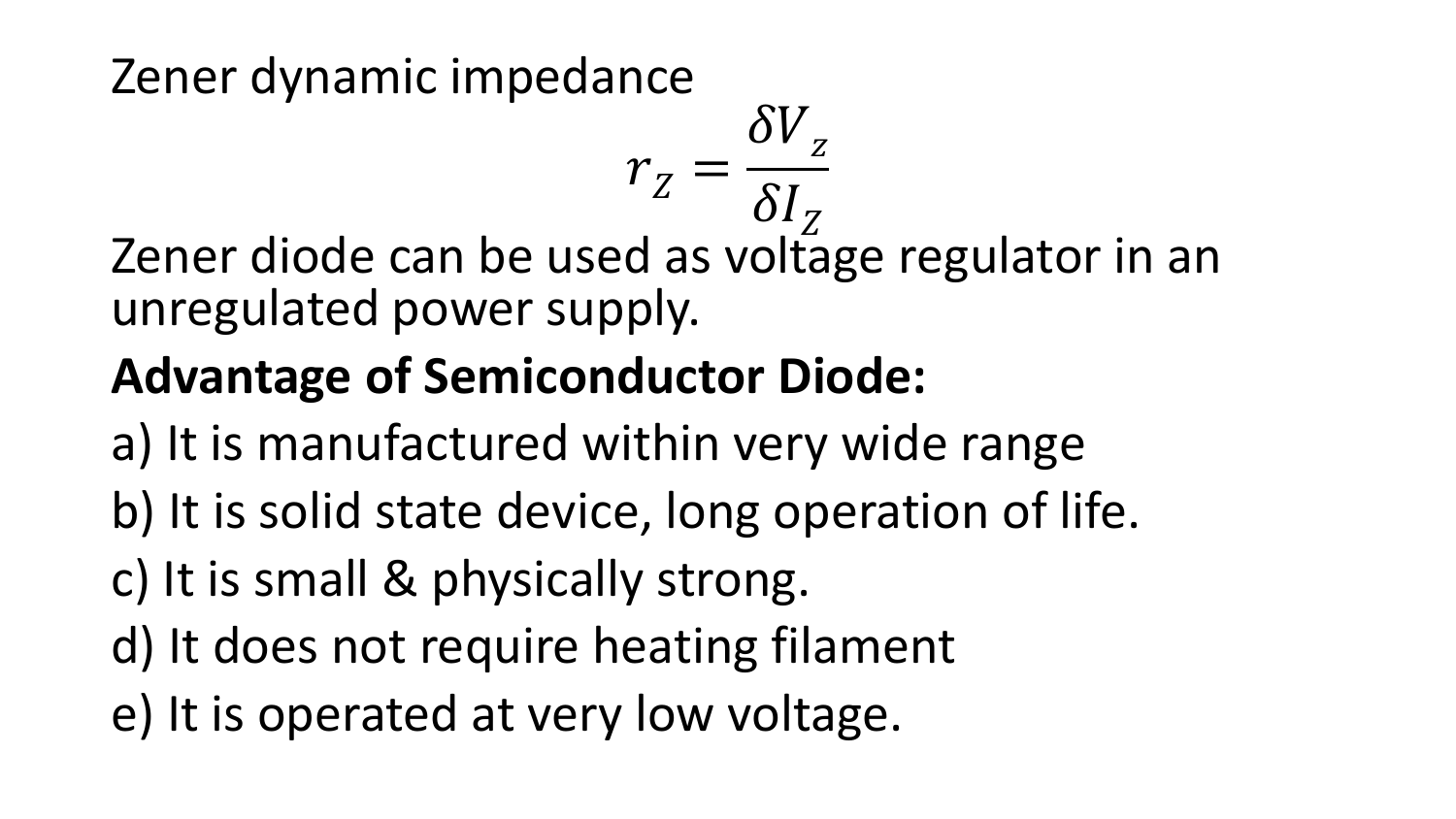## **Single Phase Half Wave Rectifier:**

The AC voltage to be rectified is connected to the primary coil of the power transformer (*T*).

The anode of the diode is connected to one end of the secondary coil of the transformer. The cathode is connected to the load resistance (*R<sup>L</sup>* )

Under the action of a sinusoidal AC voltage of frequency  $(\frac{\omega}{2\pi})$  $2\pi$ ) applied to the primary coil of the transformer, the AC voltage across the secondary of the transformer, which is applied to the diode in series with (*RL* )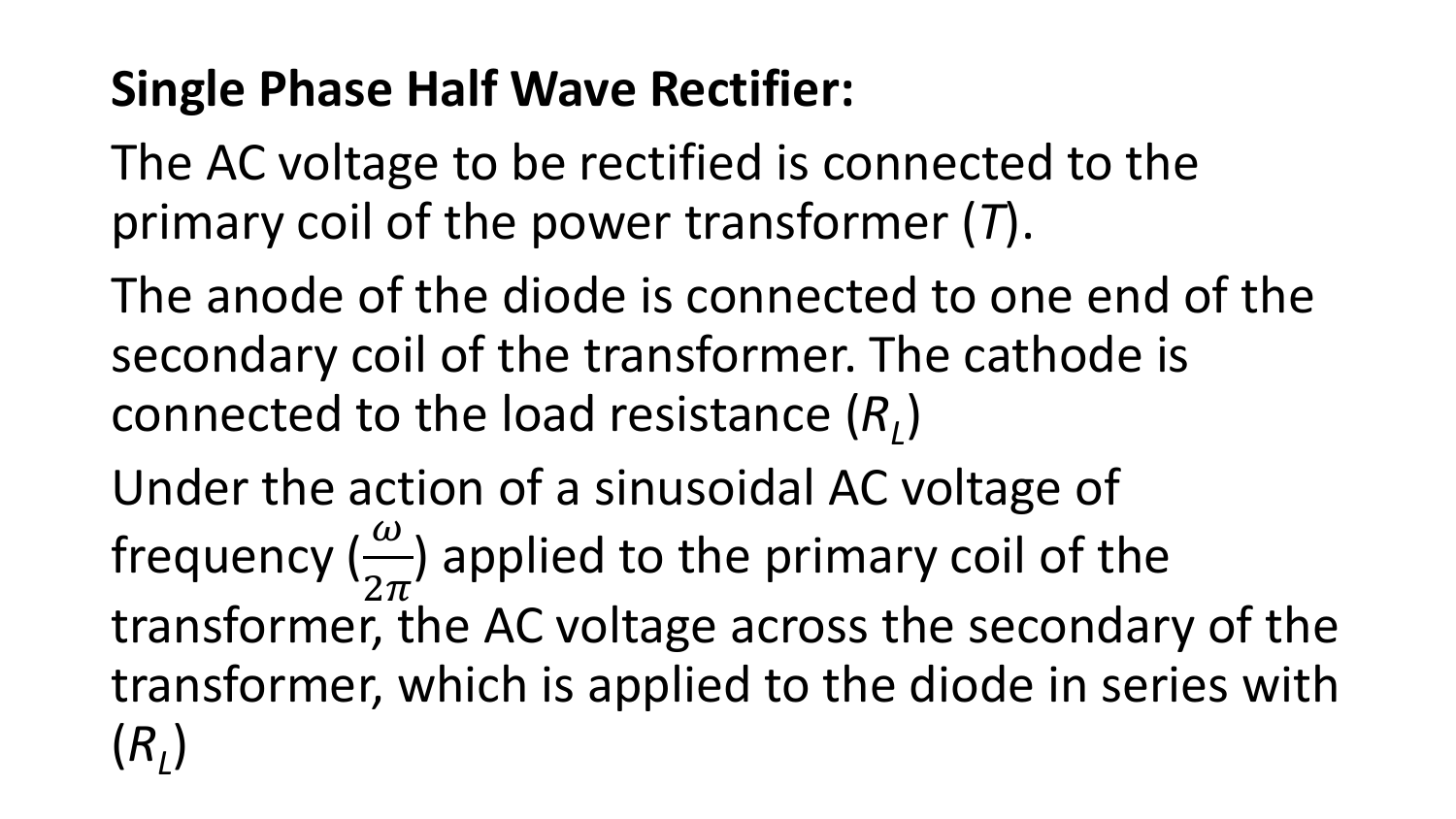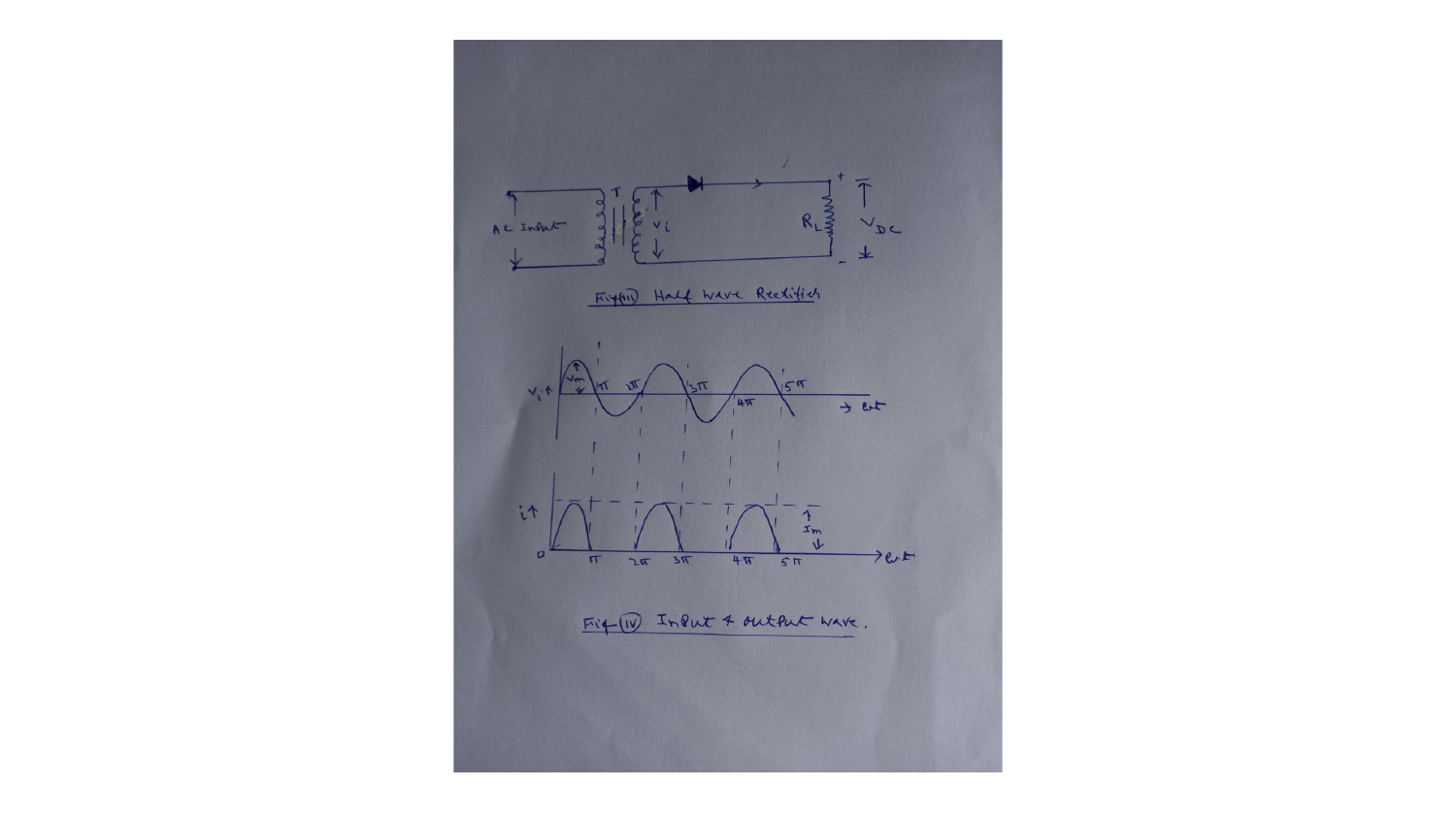### Therfore

$$
V_i = V_m \sin \omega t
$$

Where  $V_m$  is the maximum transformer secondary voltage.

During the half cycle of (*V<sup>i</sup>* ) when the P-region of the diode is positive with respect to the N-region the diode is in forward biased condition. Hence current flows from P to N through the diode. Now during the next half cycle when the P-region is negative with respect to N-region the diode is in reverse biased condition. Hence there is no current flows through the diode.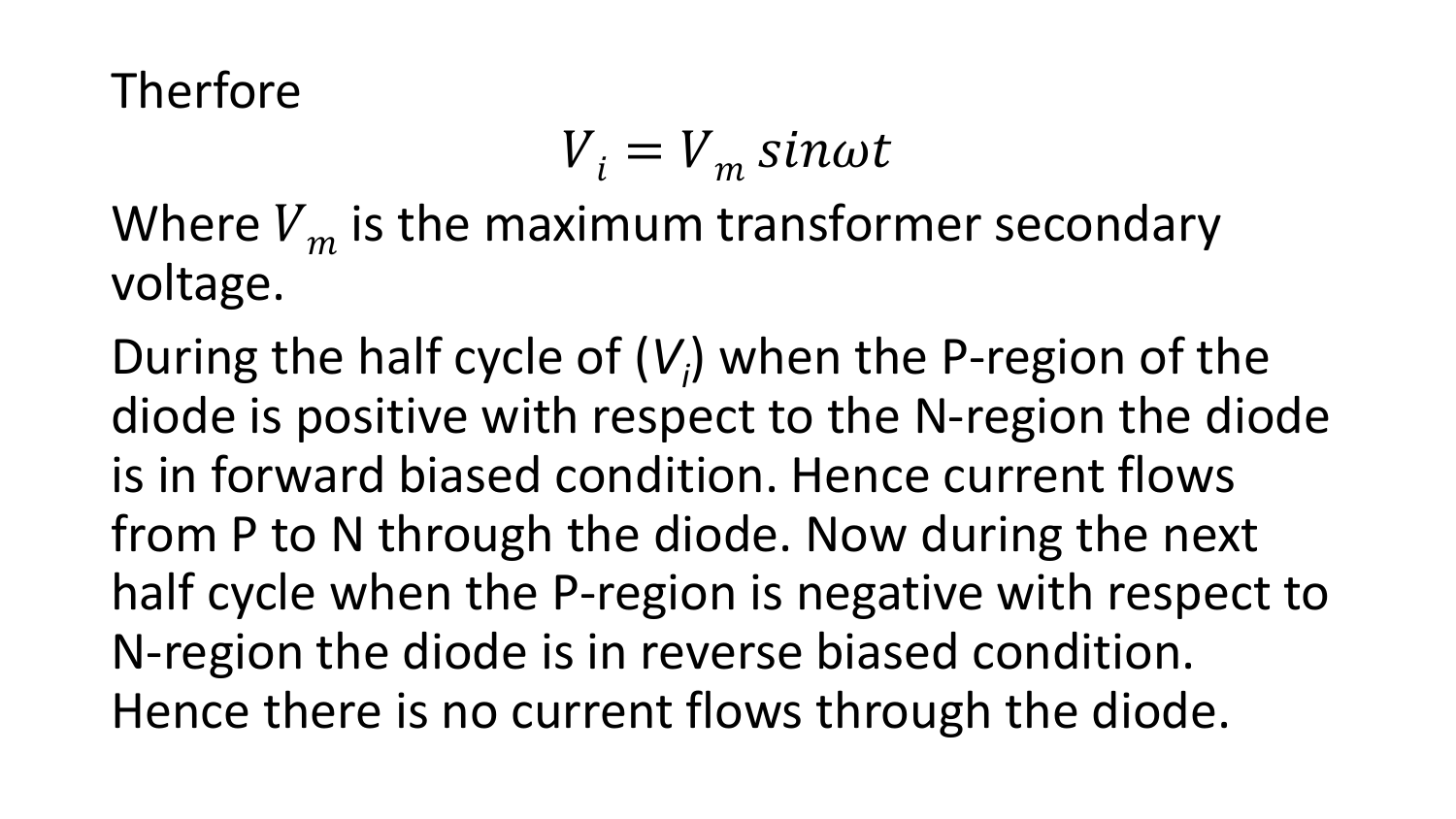Consequently the current through (*R<sup>L</sup>* ) is unidirectional and it flows in the form of half sine wave separated by a period of 180<sup>0</sup>.

The unidirectional current pulses are represented by

$$
i = \frac{V_m \sin \omega t}{R_L + R_f}
$$
  
=  $I_m \sin \omega t$ , when  $0 \le \omega t \le \pi$   
= 0, when  $\pi \le \omega t \le 2\pi$ 

Where  $R_f$  is the dynamic forward resistance of the diode and *I<sup>m</sup>* is the maximum value of the current given by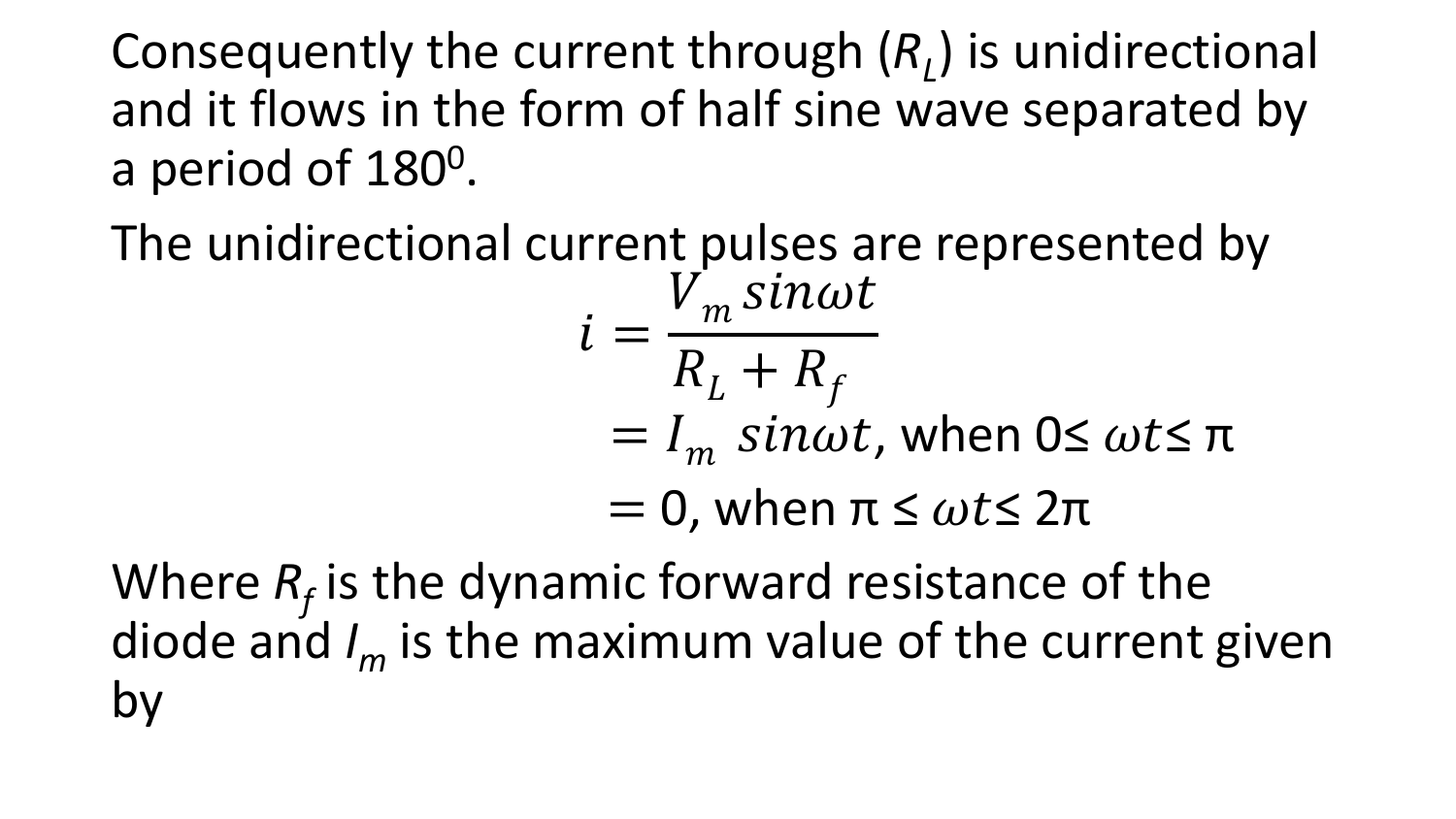$$
I_m = \frac{V_m}{R_L + R_f}
$$

The corresponding voltage across *R<sup>L</sup>* is also in the form of half sine waves in phase with the current pulses. Since in one cycle of the AC input voltage one current pulse is obtained, the frequency of the pulses is the same as that of the input voltage.

Average DC current through  $R_{L}$  is

$$
I_{dc} = \frac{1}{2\pi} \int_0^{2\pi} i \, d\,(\omega t)
$$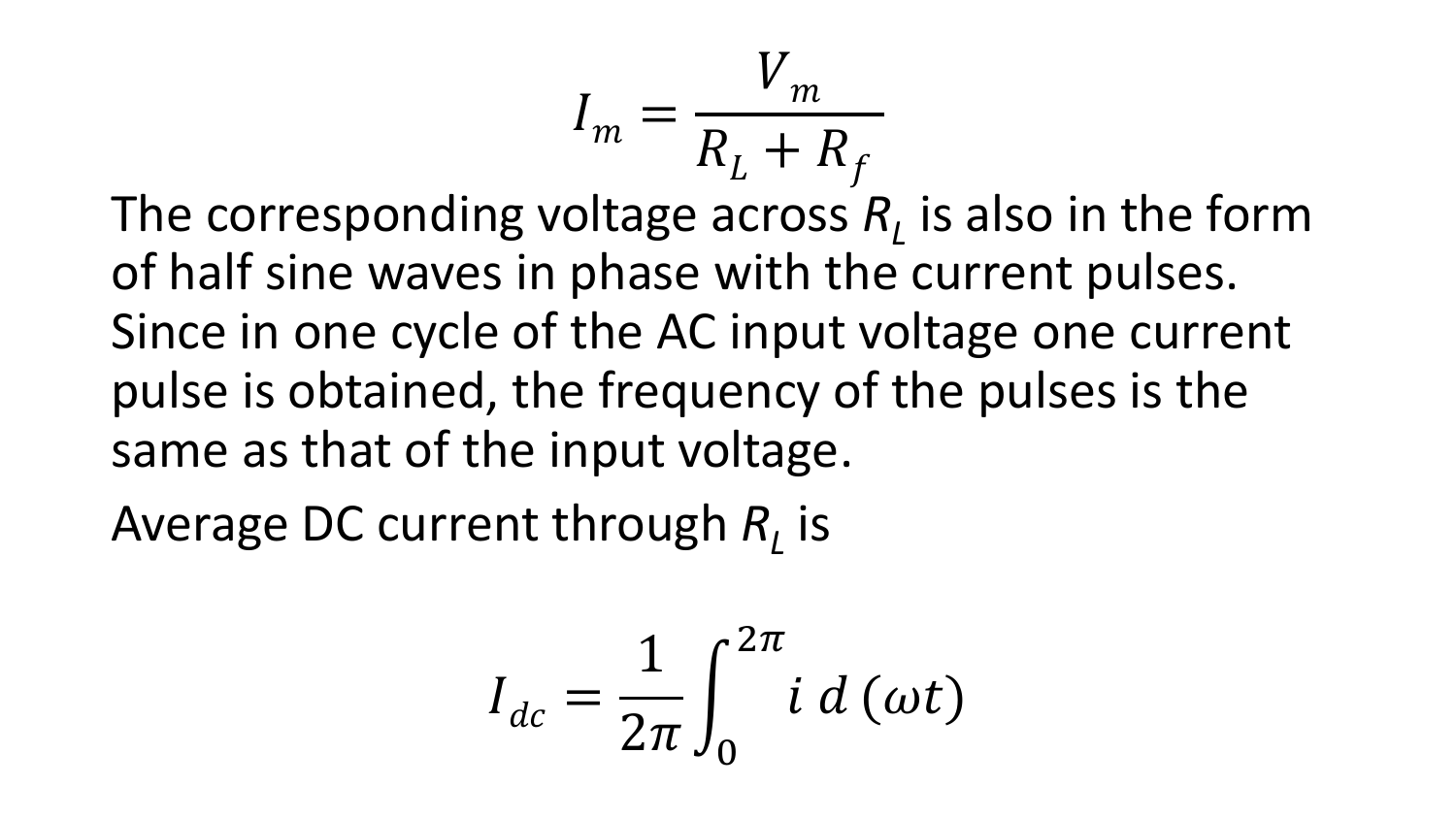$$
I_{dc} = \frac{1}{2\pi} \left[ \int_0^{\pi} I_m \sin \omega t \, d(\omega t) + \int_{\pi}^{2\pi} 0 \cdot d(\omega t) \right]
$$

$$
I_{dc} = \frac{1}{2\pi} I_m \int_0^{\pi} \sin \omega t \, d(\omega t)
$$

$$
I_{dc} = \frac{I_m}{2\pi} \left[ -\cos \omega t \right]_0^{2\pi}
$$

$$
I_{dc} = \frac{I_m}{\pi}
$$
Again The **rms** value of the current is
$$
I_{rms} = \frac{I_m}{2}
$$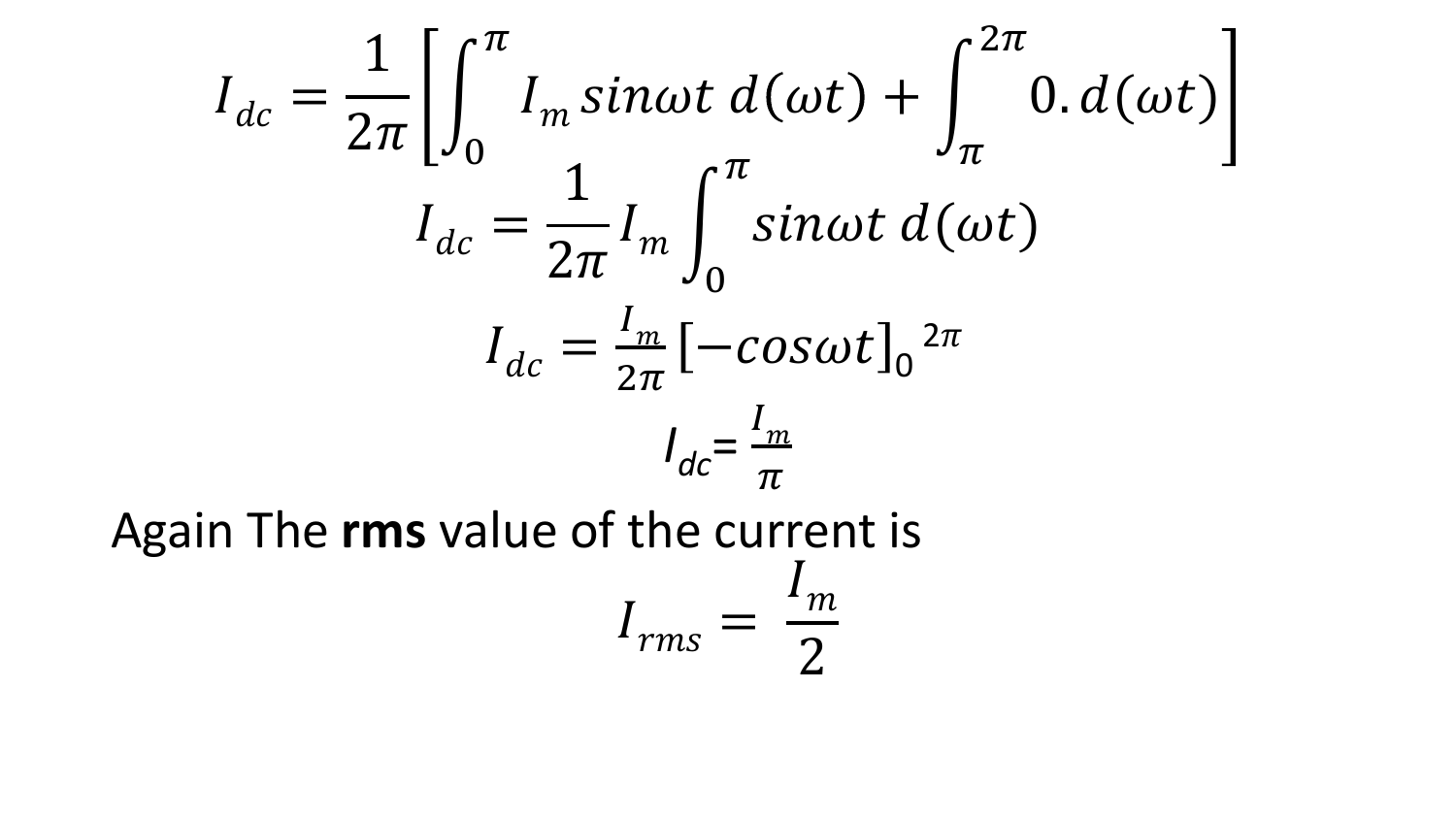The AC ammeter connected in series with the diode will give the rms value of the current. It should be noted that this value is not the same as the rms value of sinusoidal current which is  $\frac{1}{2}$  $\overline{m}$  $\sqrt{2}$ .

The power Pi supplied to the circuit from the AC source is given by

$$
P_i = I_{rms}^2(R_L + R_f)
$$
  

$$
P_i = (I_m|2)^2 (R_L + R_f)
$$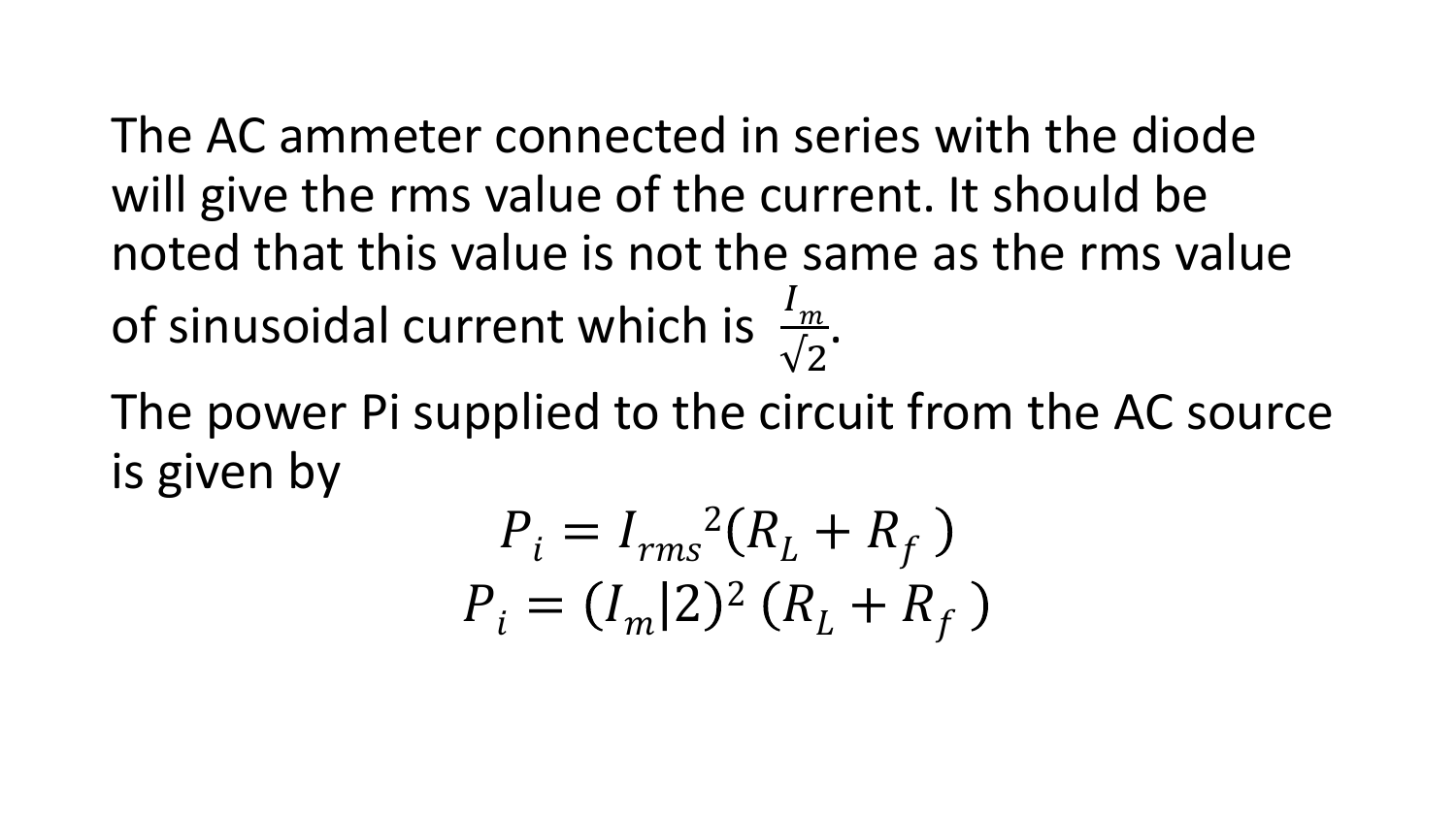# **Average Power supply to the load:**  $P_{dc} = I_{dc}^{2} R_{L}$  $P_{dc} = (I_m | 2)^2$

# **Efficiency:**

Now the efficiency of the rectifier is given by

 $\eta =$ Power supplied to the load Total input AC power

$$
\eta = \frac{P_{dc}}{P_i} \times 100\%
$$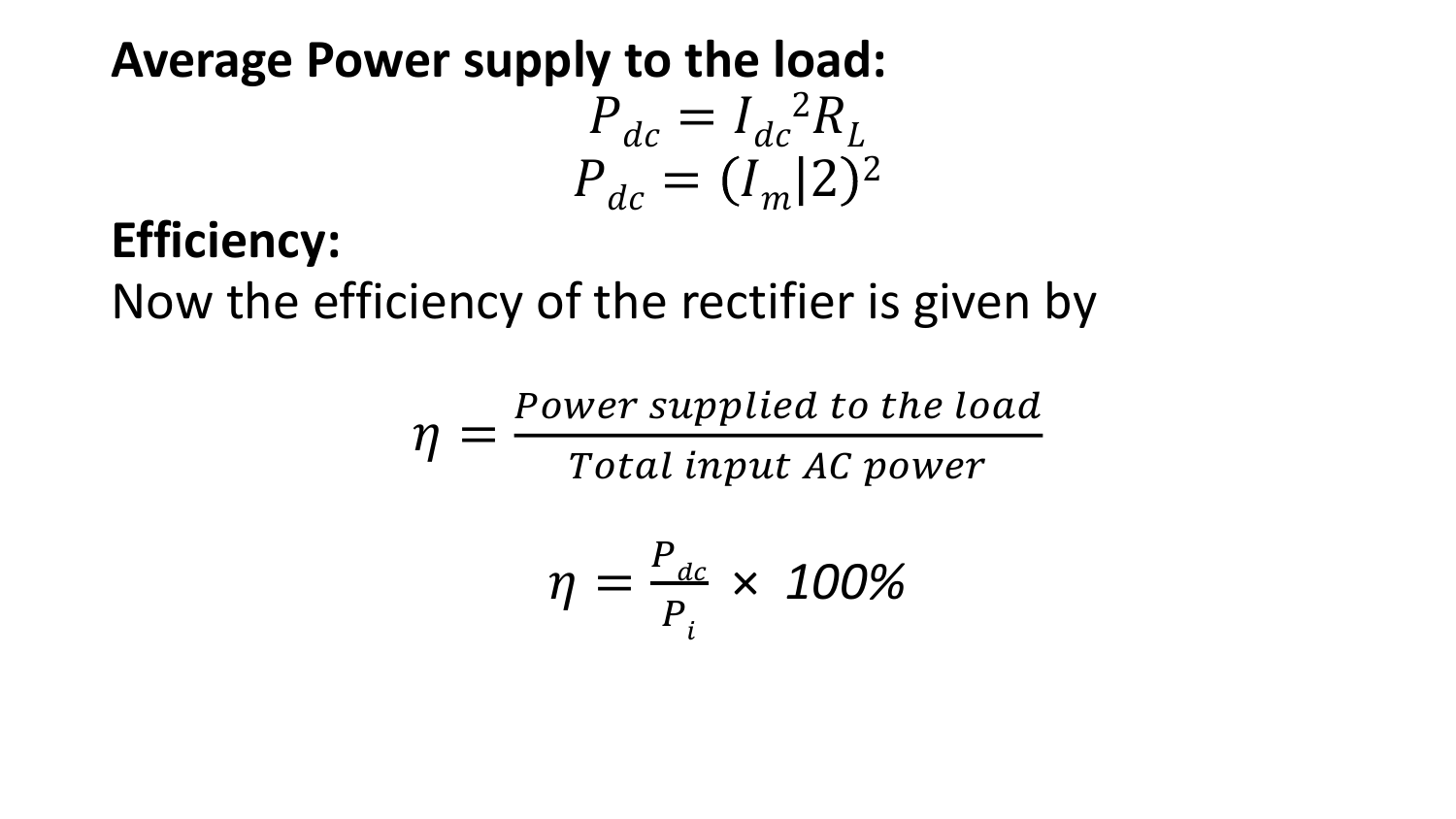$$
\eta = \frac{(I_m/\pi)^2 R_L}{(I_m/2)^2 (R_L + R_f)} \times 100\%
$$

$$
\eta = \frac{40.6}{1 + \frac{R_f}{R_L}} \%
$$

If  $R_f \ll R_L$ , the efficiency  $(\eta)$  is maximum. Hence the theoretical value of efficiency is 40.6 %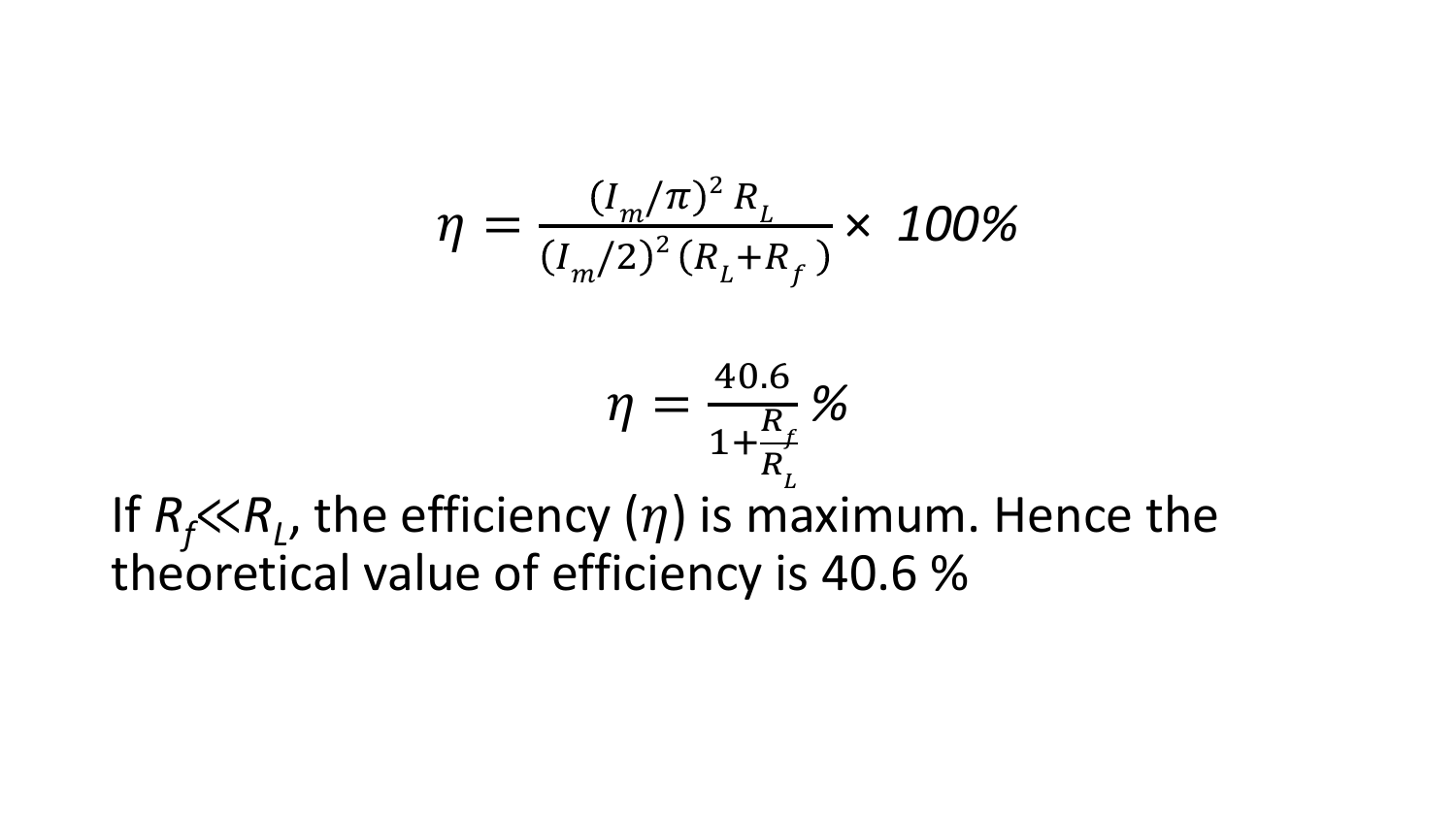### **Ripple Factor:**

In the rectifier circuit the unidirectional load current is in the form of half sine waves. In any rectifier circuit even with filters we get unidirectional load current with periodically alternating components. A measure of the alternating components is given by the ripple factor( $\gamma$ )  $\gamma =$ rms value of all AC components

Average or DCcomponents

$$
\gamma = \frac{I_{rms}}{I_{dc}} \qquad \gamma = \frac{V_{rms}}{V_{dc}}
$$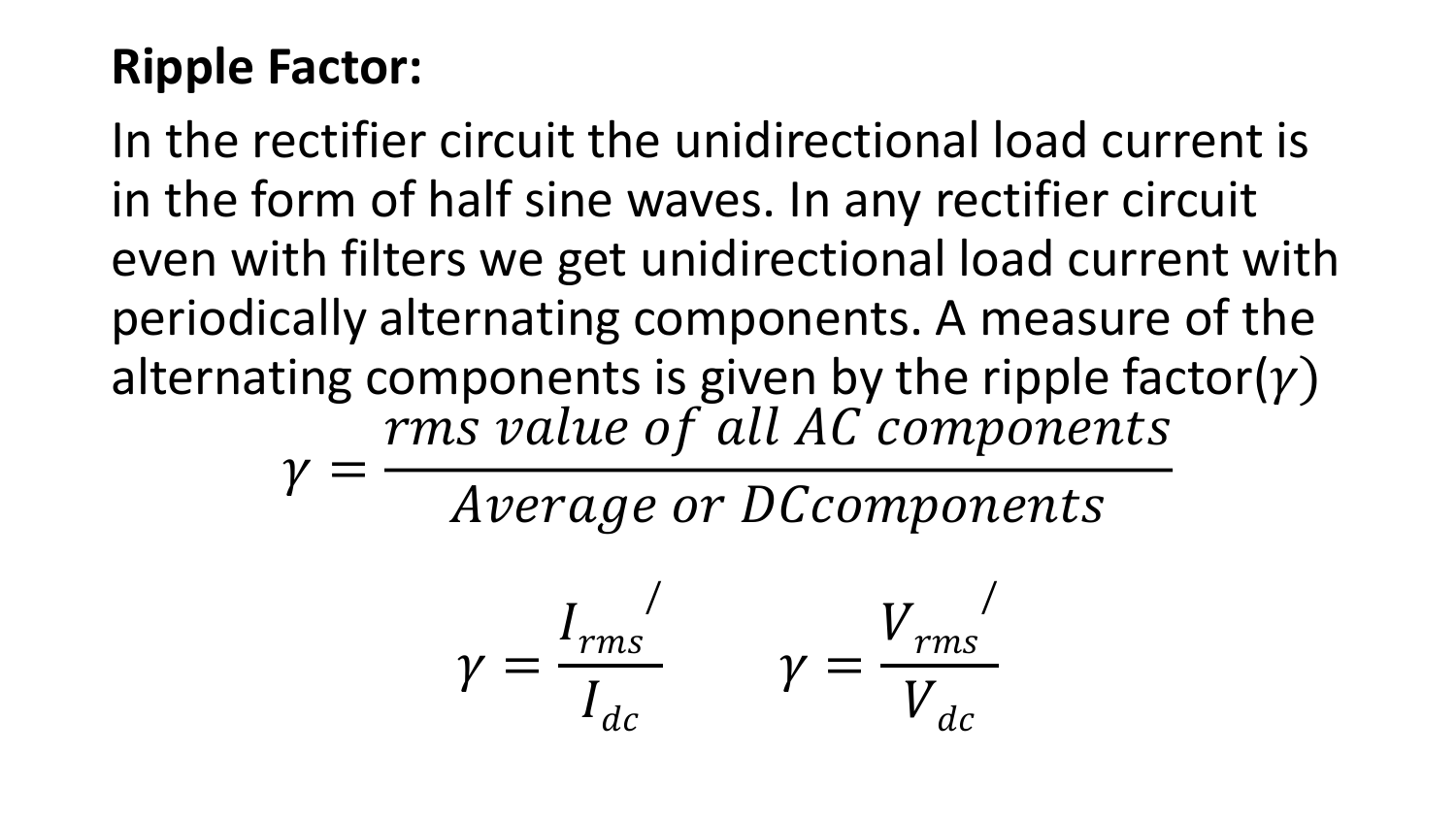$I_{rms}$ / and  $V_{rms}$  are the rms value of AC component of output current and voltage.

Here

Dividing 
$$
I_{dc}^2
$$
 we get  
\n
$$
1 + \frac{I_{rms}^2}{I_{ac}^2} = \frac{I_{rms}^2}{I_{dc}^2}
$$
\n
$$
\frac{I_{rms}^2}{I_{ac}^2} = \frac{I_{rms}^2}{I_{ac}^2} - 1
$$